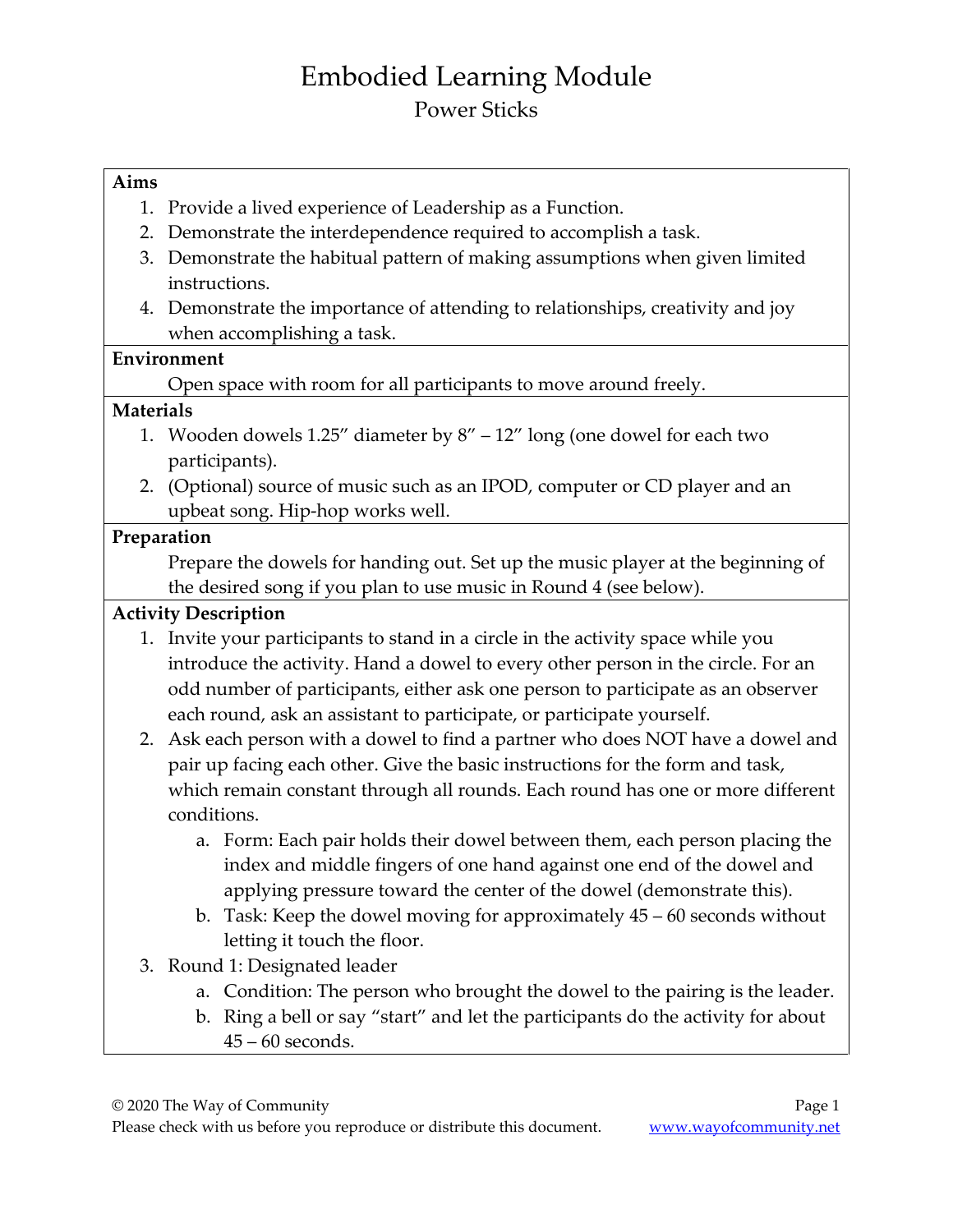# Embodied Learning Module Power Sticks

- c. Ring a bell or say "stop" and use inquiry to harvest the learning of this round, in particular the experience of being a leader or follower. Also check if anyone made assumptions about talking during the activity.
- d. Ask the person who had the dowel at the beginning of this round to give it to the partner.
- 4. Round 2: Designated leader (switch).
	- a. Ask each person with a dowel to find a new partner who does not have one.
	- b. Condition: The person who brings the dowel to this pairing is the leader.
	- c. Repeat the activity and use inquiry to harvest the learning of this round, in particular the experience of being a leader or follower. Also ask what was different from Round 1.
	- d. Ask the person who had the dowel at the beginning of this round to place the dowel on the floor. Invite the participants to pick up a dowel if they feel so moved or pass them back out randomly.
- 5. Round 3: No designated leader, in silence with eyes closed.
	- a. Ask each person with a dowel to find a new partner without one.
	- b. Condition: Perform the task in silence with eyes closed. *VARIATION: explicitly state that there is no designated leader.*
	- c. Repeat the activity and use inquiry to harvest the learning of this round, in particular what was different from the previous rounds. Check if anyone made assumptions about leadership roles, if you did not explicitly state there was no designated leader.
- 6. Round 4: Attend to joy
	- a. Invite the participants to self-organize into pairs with one dowel, or any other configuration they want to try (e.g. one person with two dowels, interacting with two other people).
	- b. Condition: Attend to that which brings joy.
	- c. Repeat the activity, this time for one to two minutes. If you use music, start the song when you start the round.
	- d. Use inquiry to harvest the learning of this round, in particular what is different when the main objective is to enjoy the experience.